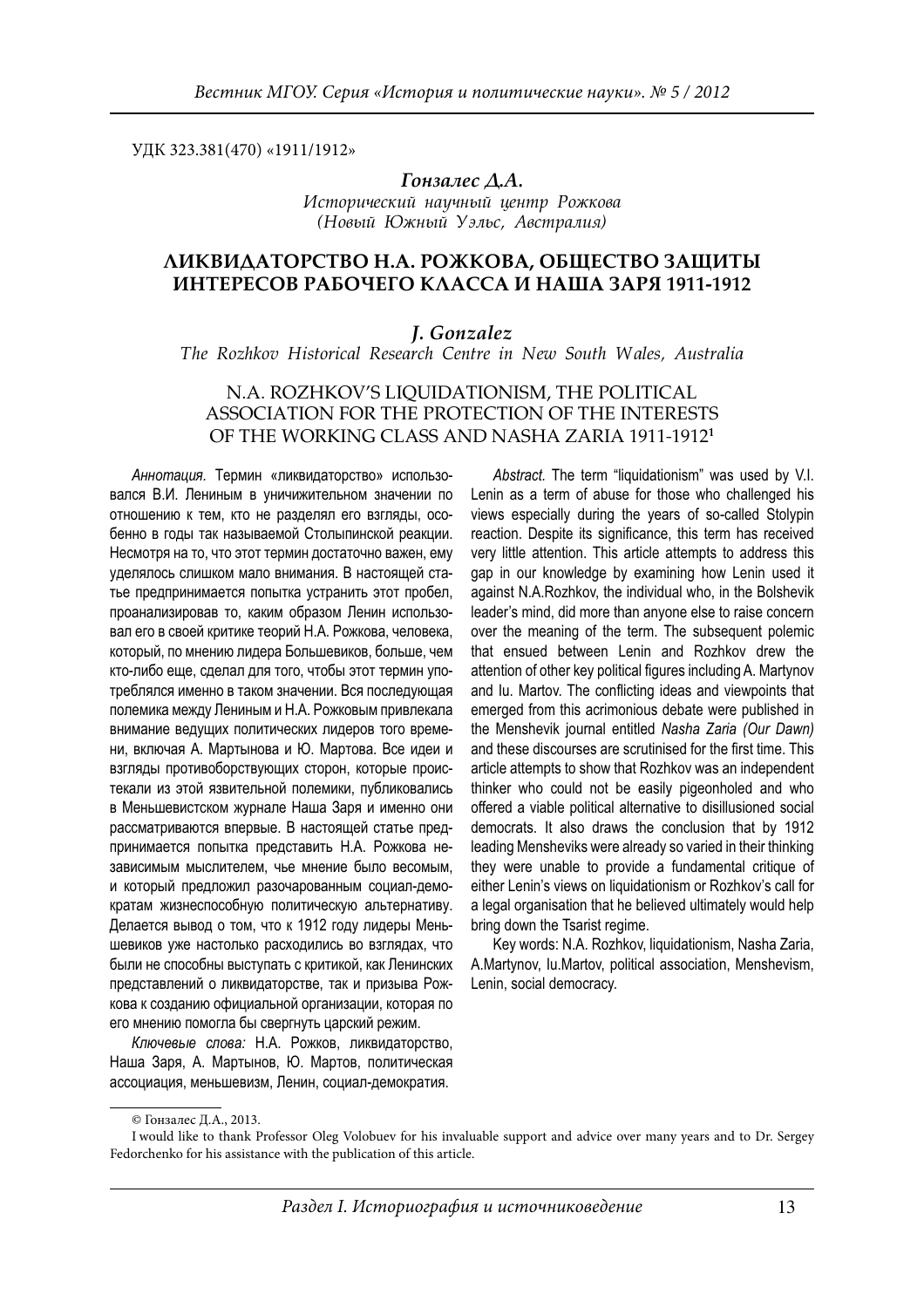As we quickly approach the centenary of the 1917 Russian Revolution, it appears that we are all now capable of writing dispassionately about it. With this thought in mind, it was time that something was written about the general concept of «liquidationism» and, more specifically, what Nikolai Aleksandrovich Rozhkov (1868- 1927) understood by this term. A discussion about «liquidationism» is important essentially for the reason that Abraham Ascher raised in his study of Pavel Axelrod, that is, it is «one of those hopelessly elusive words so often encountered in the history of Russian Social Democracy and, indeed, in the history of Russia»<sup>1</sup>. It is a term that requires further examination because it was coined by Lenin to attack those who did not agree with him on party organisation and policies during the so-called years of Stolypin Reaction. Since he first officially used it at the Fifth All-Russian Conference of the RSDLP, which took place in Paris on 3-9 January 1909, the term liquidationism has received minimal attention. As L.B. Schapiro pointed out many years ago now, given that this opprobrious term did not have an «objective foundation» and given that it was used to explain the irreconcilable difference between Bolshevism and Menshevism, leading to their final and definitive split in 1912, it is imperative that this term be examined more closely<sup>2</sup>.

This article begins the re-examination of the term liquidationism by using Rozhkov's views on the subject for several reasons: firstly, Lenin believed that Rozhkov had raised the question of liquidationism «to a higher plane» and it was no longer possible simply to discuss the matter as once before because what Rozhkov put forward was «the most comprehensive plan imaginable of immediate practical action»<sup>3</sup>; secondly, Rozhkov is an ideal reference model with which to examine the meaning of the term liquidationism because his social-democratic beliefs allowed

him to straddle both sides of the Menshevik-Bolshevik dichotomy; and thirdly, Rozhkov's interpretation of liquidationism led to a polemic with Lenin, which Martov, Martynov and others joined. Lenin's views on the subject have been known for quite some time. The views of those who did not agree with him, on the other hand, have received little attention even though much of the debate was published in the monthly political journal Nasha Zaria. In an attempt to begin to address this imbalance, this article will, for the first time, examine in detail the debate as it unfolded in *Nasha Zaria<sup>4</sup>.* 

The Nasha Zaria discussions are particularly of interest not just because they reveal that the label of «liquidator» did not neatly fit Rozhkov but because they amply demonstrate that Menshevism was not a homogenous movement driven by an ideological and organisational dynamic. Leading Mensheviks could not even agree on the fundamental question of whether the RSDLP should continue operating as an underground, illegal organization. With such fragmented views, Menshevism found it very difficult to match the unwaivering revolutionary pragmatism which Lenin made sure fuelled Bolshevism<sup>5</sup>.

It is necessary to add that a revision of the concept of liquidationism is long overdue because it is such a defining aspect of Menshevism, which is also in urgent need of critical revision. Menshevism has not received the attention it justifiably deserves. The idea that socialism can be achieved through parliamentary means, through the «selfactivity» of the working class, is also revolutionary6 . In fact, Plekhanov called it «revolutionary Menshevism» and thought it was consistent with the aim of creating an open proletarian party that would grow into a large, mature political force that would lead a second revolution to establish socialism7 . Given the events of the last few decades in Russia, there can be little doubt that discussions of

<sup>&</sup>lt;sup>1</sup> A. Ascher, Pavel Axelrod and the Development of Menshevism (Cambridge, Massachusetts: Harvard University Press, 1972), p. 277.

 $2$  S.H. Baron, Plekhanov The Father Of Russian Marxism (London: Routledge & Kegan Paul, 1963), p. 282.

<sup>&</sup>lt;sup>3</sup> V.I. Lenin, «Manifest Liberal'noi Rabochei Partii», Polnoe Sobranie Sochinenii Izdanie Piatoe (Moscow: Izdatel'stvo Politicheskoi Literatury, 1973), p. 396.

<sup>4</sup> Lenin's views on liquidationism were so important that they were collected in a single volume and published separately. See: V.I. Lenin, Against Liquidationism (Moscow: Foreign Languages Publishing House, n.d).

 $5$  S.H. Baron, Plekhanov The Father Of Russian History (London: Routledge & Kegan Paul, 1963), pp. 281-286.

<sup>6</sup> Ibid., p. 282.

<sup>7</sup> Ibid., p. 283.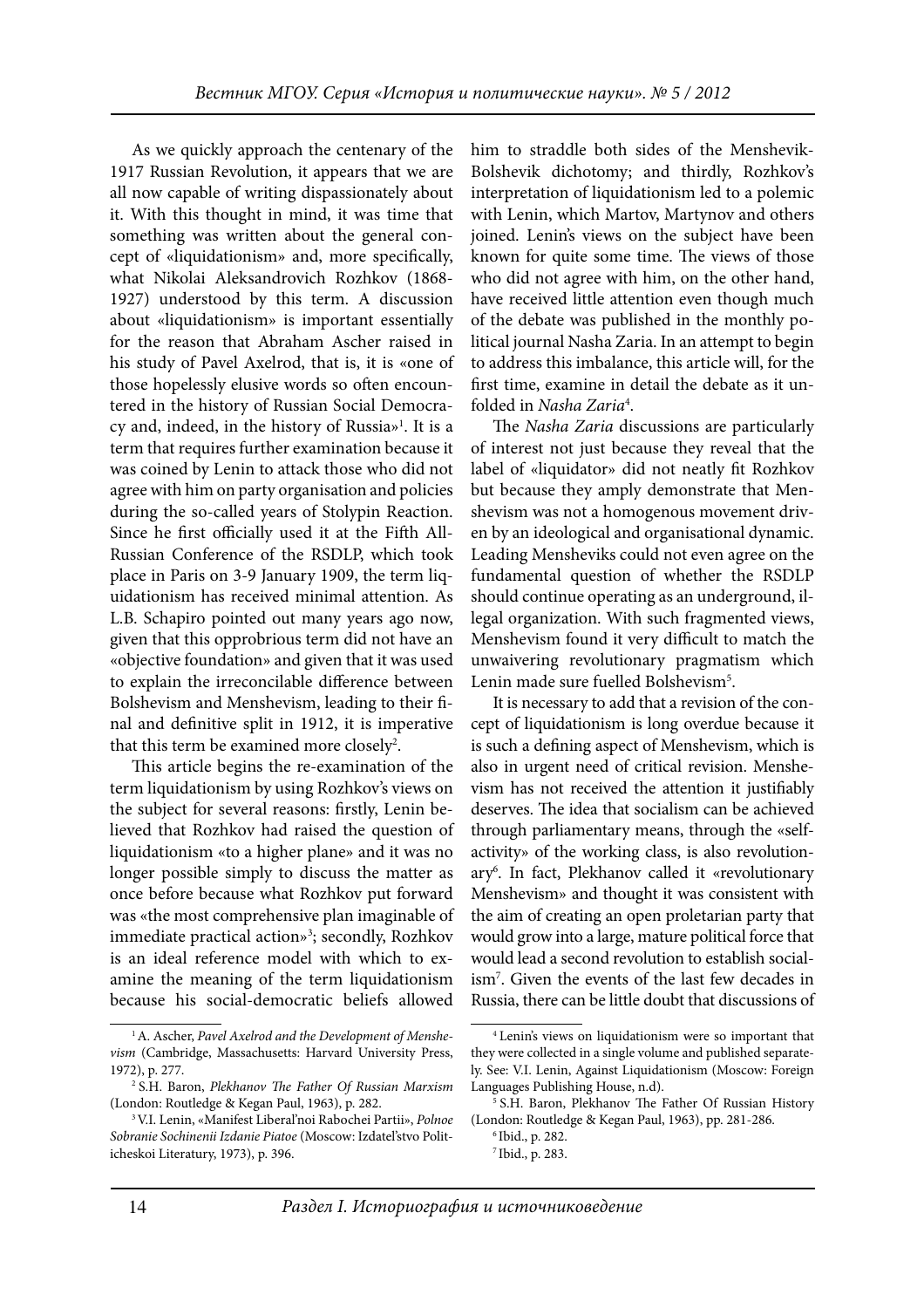Menshevism and alternative paths of Russian development will resonate with today's readers.

\*\*\*\*\*

After the defeat of the 1905 Revolution, a huge number of RSDLP members fled Russia. By the time Lenin got to Geneva in December 1907, for example, only four members of the former Bolshevik Central Committee remained in Russia: Rozhkov, I.F. Dubrovinskii, I.P. Goldenberg and V.P. Nogin<sup>1</sup>. Rozhkov continued working very hard in the party's underground until he was once again arrested on 30 April 1908 by the Tsarist authorities. After 25 months in the infamous Butyrskaia prison, he was exiled to eastern Siberia. At the end of spring on 24 May 1910, Rozhkov arrived at the Aleksandrovskii Transit Prison in the guberniia of Irkutsk whereupon he was sent to the village of Malyshevka and then to Cheremkhovo. If the authorities thought that by forcing Rozhkov to live in remote and isolated communities they would succeed in breaking his revolutionary spirit, they grossly misjudged their enemy. Almost as soon as he arrived at Cheremkhovo, Rozhkov circulated a discussion paper among the many other comrades in exile calling for the dissolution of the underground organization<sup>2</sup>. As his friend and colleague N.F. Chuzhak (Nasimovich) reluctantly declared, this marked the beginning of Rozhkov's «liquidationist» period<sup>3</sup>.

A.A. Ivanov has discussed how the growing number of Social Democrats and other political groups exiled to the Irkutskaia guberniia organised themselves and continued to develop and promote their political views among the local population<sup>4</sup>. Rozhkov possessed exceptional skill as a writer,

organiser and propagandist and he demonstrated this very clearly while in Siberian exile.<sup>5</sup> He was able to settle down very quickly in the local communities and he was very successful at attracting even those who did not agree completely with his political statements. As Chuzhak, who spent over six years in Siberian exile with Rozhkov, wrote: «We did not always agree with Rozhkov about underground work, that is, we came at it from different angles. And, with regard to cultural work, there was a lot there that I averted. However, before the revolution, we worked together all the time in newspapers and we got along marvelously, doing the same work energetically»<sup>6</sup>. Rozhkov worked extremely hard to present and garner support for his ideas. Using legal newspapers and giving talks whenever he could, Rozhkov set out to prove the correctness of his position regarding the road to socialism in Russia and, in Chuzhak's words, «it was difficult to say what Rozhkov did not do: he chronicled events, he wrote articles, he proofread, he made deals with the head of trade unions, he made sure newspapers were sent to subscribers and he did the bookkeeping»7 . Rozhkov was also very adept at collecting funds to run newspapers<sup>8</sup>. It was no wonder that Lenin thought it was «painful» for the Bolsheviks to lose someone like Rozhkov.9 From 1910—1917, Rozhkov predominantly used legal newspapers to state and develop his socio-political views which, in many regards, diverged from those put forward by Lenin and other key Bolshevik figures.<sup>10</sup>

After putting out a discussion paper for all political exiles in the region to consider, Rozhkov

<sup>&</sup>lt;sup>1</sup> M.A. Moskalev, Biuro tsentral'nogo komiteta RSDRP, (Moscow: Politizdat, 1964), p. 120.

<sup>2</sup> S. Kachurin, «O zhizni ssyl'nykh v Cheremkhovo Irkutskoi gubernii» in Irkutskaia Ssylka. Sbornik irkutskogo zemliachestva. Edited and forward by V.V. Bustrem (Moscow: Vsesoiuznogo Obshchestva politkatorzhan i ssyl'noposelentsev, 1934), p. 72.

<sup>&</sup>lt;sup>3</sup> N. Chuzhak 'N.A. Rozhkov v ssylke', in 'Pamiati Nikolaia Aleksandrovicha Rozhkova', Katorga i ssylka no. 3 (1927), p. 173.

<sup>4</sup> A.A. Ivanov, «Politicheskaia ssylka i formirovanie oppozitsionnogo dvizheniia v Irkutskoi gubernii v kontse XIX nachale XX vv.» in Sibir' i ssylka: Istoriia penitentsiarnoi politiki Rossiiskogo gosudarstva i Sibir' XVIII—XXI vekov, http:// penpolit.ru/papers/detail2.php?ELEMENT\_ID=970.

<sup>5</sup> See: T.A. Borisova, «Obshchestvenno-politicheskaia, zhurnalistskaia i nauchnaia deiatel'nost' N.A. Rozhkova v sibirskoi ssylke (1910-1917)», Unpublished Doctoral Thesis, Ir-

kutskii Gosudarstvennyi Universitet, Irkutsk, 2003. 6 N. Chuzhak, «Rozhkov v ssylke», in «Pamiati Nikolaia Aleksandrovicha Rozhkova», Katorga i ssylka no. 3 (1927), p. 173.

<sup>7</sup> Ibid., p. 174.

<sup>8</sup> Ibid.

<sup>9</sup> Lenin, «Manifest Liberal'noi Rabochei Partii», p. 396.

<sup>10</sup> M.B. Sheinfel'd, «K izucheniiu istorii sibiri politicheskimi ssyl'nymi v nachale XX veka (N.A. Rozhkov)», Ssyl'nye revoliutsionery v sibiri (XIX v. — Febral' 1917 g.), Vypusk 1, Irkutsk, 1973, pp. 160-161. See also: S.P. Isachkin, «Ideia 'kul'turnogo kapitalizma' v tvorchestve N.A. Rozhkova perioda sibirskoi ssylki», in Sibir' i ssylka: Istoriia penitentsiarnoi politiki Rossiiskogo gosudarstva i Sibir' XVIII—XXI vekov, http://penpolit.ru/authors/profile\_view.php?id=494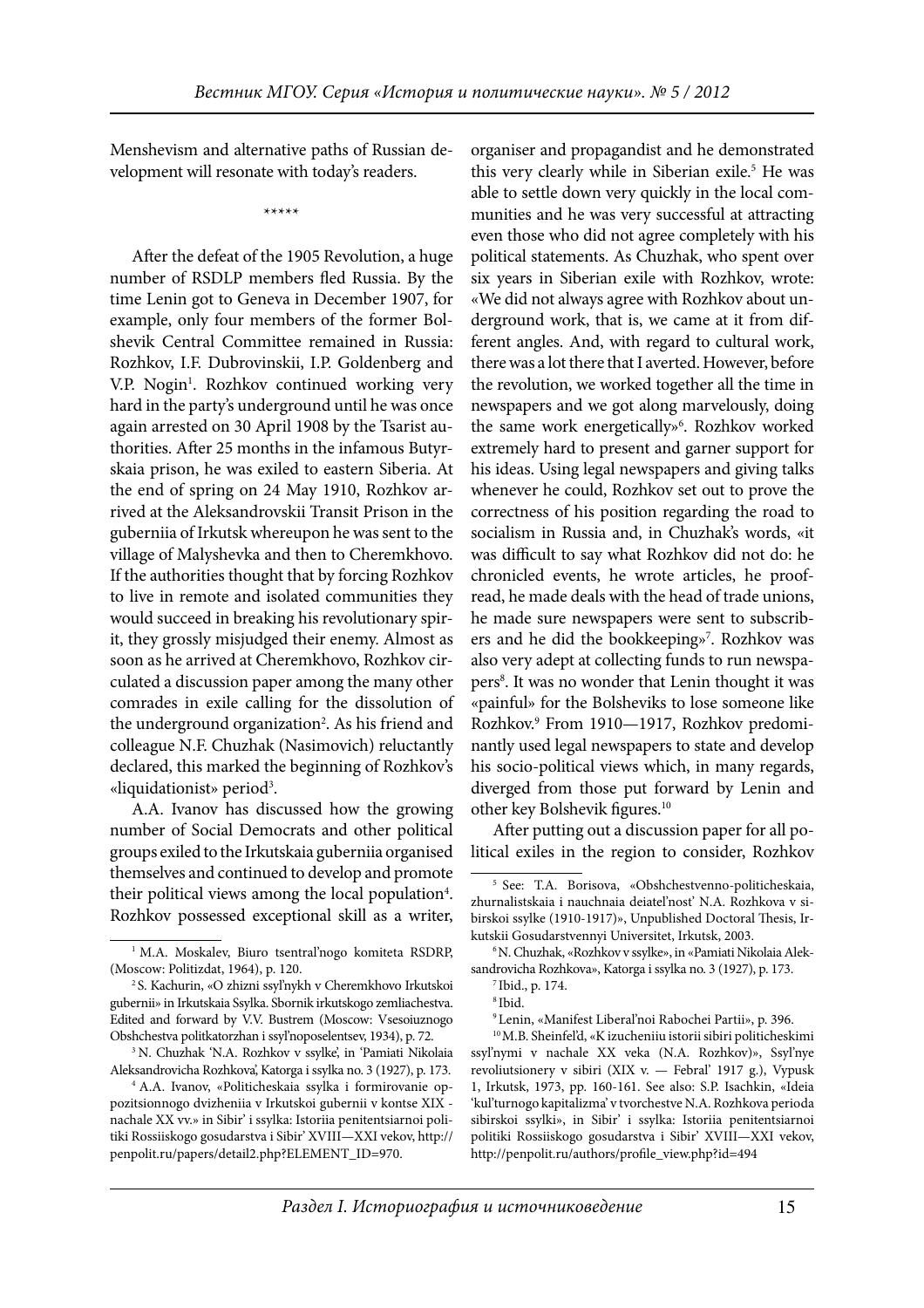decided to press on with his plan to create a legal labour party under the Tsarist regime. He writes an article entitled Neobkhodimyi Pochin [An Essential Initiative], which he sends to be published in the Bolshevik legal newspaper Zvezda [The Star] with the expectation that it will promote further discussion and produce responses from other members of the RSDLP including its key figures. However, Zvezda's editorial board did not publish the article. Instead, the article was forwarded to Lenin and his comrades in France for evaluation. Little did Rozhkov suspect that his political ideas would draw the criticisms and warnings that he got. L.B. Kamenev, on behalf of all the other comrades, wrote to Rozhkov from Paris asking him to reconsider his plan to create a new political party in Russia. He warned Rozhkov that if he pushed ahead with his plan he would be treated with the same contempt reserved for all liquidationists.<sup>1</sup> G.E. Zinov'ev added a postscript that spelt out the warning very clearly. He wrote:

It is a pity, dear Nikolai Aleksandrovich, that it was necessary to send you this far from delicate message. We do not want war with you. It was not even imaginable that this was going to be necessary. However, if 'An Essential Initiative' were to appear then a war of extermination would become inevitable.<sup>2</sup>

Not only did these leading Bolsheviks let Rozhkov know that they rejected his political programme but they warned him about publishing and spreading his views.

Rozhkov responded by writing two more articles — Sistema deistvii [A System of Operation] and Bor'ba za legal'nost' [The Struggle for Legal $ity$  — in which he justified his theory and outlined practical steps that he was convinced needed to be followed to create a legal organisation that protected the rights of the working class.<sup>3</sup> Convinced that Rozhkov's assessment of the political situation in Russia was wrong, Lenin writes to him on 23 February (8 March) 1911 trying to convince him not to publish his views. Lenin wrote: «I earnestly implore you to delay, give up, think over and correspond».<sup>4</sup> And, upon learning that Rozhkov was determined to print his articles, on 29 April (12 May) Lenin wrote a response entitled «A Conversation Between a Legalist and an Opponent of Liquidationism» in Diskussionny Listok (Discussion Bulletin), No. 3, a supplement to Sotsial-Democrat, the illegal newspaper of the RSDLP.5 Despite his hatred of «liquidationism», Lenin mildly concluded his repudiation of Rozhkov's political action plan with the following words: «the gulf between the adversaries in this conflict ...... cannot be bridged by any good intentions, by any attempts to draw a verbal distinction between legalism and liquidationism».<sup>6</sup> Up to this point, Lenin was prepared to debate Rozhkov's political thinking because he thought there was still a chance that Rozhkov would reconsider his «intellectual-Liquidationist» ways.<sup>7</sup> However, by late 1911 any notion that Lenin had of reconciliation with Rozhkov vanished after Rozhkov went ahead and published the fourth article that had been rejected by the Bolsheviks and their newspapers.

A determined Rozhkov had made up his mind to publish his views. As he earnestly declared to M.S. Ol'minskii:

At the moment, ideologically there is nothing more important for me than the struggle for the legality of the workers' party by legal means. In my position I can only talk and write about it as I am unable to act on it. So far, unfortunately, I have even been unable to publish anything; my friends do not want to, they even call me «a liquidator», which to me incidentally is nothing particularly scary. 8

<sup>&</sup>lt;sup>1</sup>GAIO, f. 600, op. 1, d. 581, vol. 2, l. 413. See also: Borisova, «Obshchestvenno-politicheskaia, zhurnalistskaia i nauchnaia deiatel'nost' N.A. Rozhkova», p. 85.

<sup>2</sup> GAIO, f. 600, op. 1, d. 581, vol. 2, l. 413.

<sup>3</sup> Agenturnye svedeniia po RSDRP, Irkutskaia guberniia, GARF, f. 102, dp. 00, 1911, op. 241, d. 5, chast' 27, litera B, ll. 85-88. This very rare document was made available for the first time in 2003 when it was transcribed and included in

T.A. Borisova's doctoral thesis. See: Appendix 4 in Borisova, «Obshchestvenno-politicheskaia, zhurnalistskaia i nauchnaia deiatel'nost' N.A. Rozhkova», pp. 388-390.

<sup>4</sup> Letter from Lenin to Rozhkov dated February 23 (March 8), 1911 in Lenin, Miscellany XXV, p. 66.

<sup>5</sup> V.I. Lenin, Against Liquidationism (Moscow: Foreign Languages Publishing House, n.d.), pp. 166-177.

<sup>6</sup> Ibid., p. 177.

<sup>7</sup> Ibid., p. 176.

<sup>8</sup> N.A. Rozhkov letter to M.S. Ol'minskii, RGASPI, f. 91,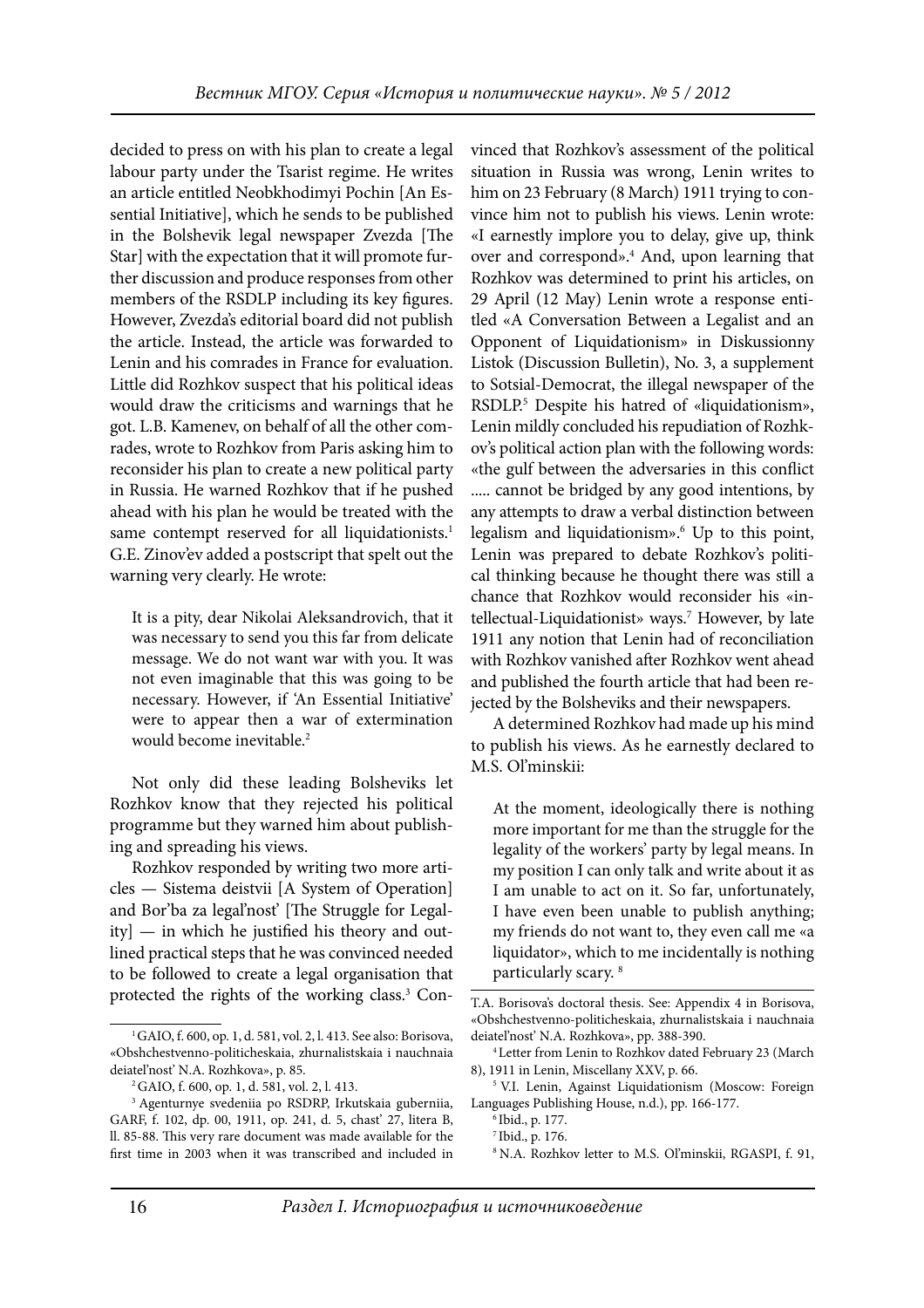By the time his article entitled Sovremennoe polozhenie Rossii i osnovnaia zadacha rabochago dvizheniia v dannyi moment [The Contemporary Situation in Russia and the Fundamental Task of the Working Class Movement at the Present Moment] was published in late September 1911 in Nasha Zaria, Rozhkov had little doubt that he was now at loggerheads with Lenin and leading Bolsheviks.<sup>1</sup> Lenin reacted immediately and began his attacks on Rozhkov's theory in a lecture he gave in Paris on 14 (27) November 1911 and initiated a lengthy polemic against him.<sup>2</sup>

\*\*\*\*\*

When the editors of Nasha Zaria decided to include Rozhkov's controversial article in their monthly socio-political journal published in St. Petersburg, they did so not because they agreed wholeheartedly with Rozhkov's political agenda but because they felt it was important for socialdemocracy to consider all avenues that would benefit the working class in the socialist process, including «finding expression in a parliamentary fraction».3 In fact, the editors wrote that they considered Rozhkov's biggest mistake to be wanting to substitute the RSDLP for an «open society». They argued that the RSDLP was a historically essential part of the movement. The party «could not be concealed under a pseudonym and it was impossible to contain it within the limits of such a society».<sup>4</sup> As they clearly stated: «It is undoubtable that in the process of the struggle all sorts of open political 'societies' must and will arise but they will arise not as a substitute for the party but only to help the political formation of the proletariat».5 Believing that Rozhkov's article would attract a lot of attention and required examination, the editors of Nasha Zaria went ahead and published it in their journal.

Rozhkov began his short article by getting straight to the point. He wrote:

The principle objective task in Russia at present is the unconditioned completion of the change from grossly predatory, semi-feudal economic practices to civilized capitalism (kul'turnym kapitalizom). This is absolutely beyond doubt or dispute. This is not debatable. The debate is over whether Russia, at the present moment, has reached that stage when the social and political superstructure has adapted to the economic basis to such an extent that although the possibility of social upheavals is not excluded, these upheavals are not indispensable or inevitable in the near future<sup>6</sup>

He believed that socialism could only be realized after a period of «civilized capitalist» development had taken place in Russia. He also believed that such a road to socialism would be non-violent. He emphasised very clearly that there was no preaching of any sort of violence in his socialist programme. He wrote:

There is no advocacy of any violence in this; there is not a word, not a thought about a violent revolution being necessary, because in reality, too, no such necessity may ever arise. If anyone, blinded by such reactionary frenzy, took it into his head to accuse the members of such an "association" of striving for violent revolution, the whole burden of an absurd, unfounded and juridically flimsy accusation of this sort would fall upon the head of the accuser.<sup>7</sup>

Rozhkov maintained that all the conditions were now right for the realization of the programme advocated by the Second Congress of the RSDLP in 1903, and it could be achieved through parliamentary means.<sup>8</sup> He added: «despite it being extremely painful for the masses, all the prerequisites now exist for the slow but cer-

op. 1, d. 211, l. 5.

<sup>1</sup> See: N.A Rozhkov, «Sovremennoe polozhenie Rossii i osnovnaia zadacha rabochago dvizheniia v dannyi moment», Nasha Zaria, No. 9-10, 1911, pp. 31-35. 2 V.I. Lenin, 'Plan for a Lecture "Manifesto of the Liberal

Labour Party"', Collected Works, vol. 41, 242-243.

<sup>3</sup> Rozhkov, «Sovremennoe polozhenie Rossii», pp. 31-32. 4 Ibid., p. 31.

<sup>5</sup> Ibid., pp. 31-32.

<sup>6</sup> Ibid., p. 31.

<sup>7</sup> Ibid., p. 35.

<sup>8</sup> R.H. McNeal (Gen. Ed), Resolutions and Decisions of the Communist Party of the Soviet Union, Vol. 1 edited by R.C. Elwood, The Russian Social Democratic Labour Party 1898 - October 1917 (Toronto and Buffalo: University of Toronto Press, 1974), pp. 39-45.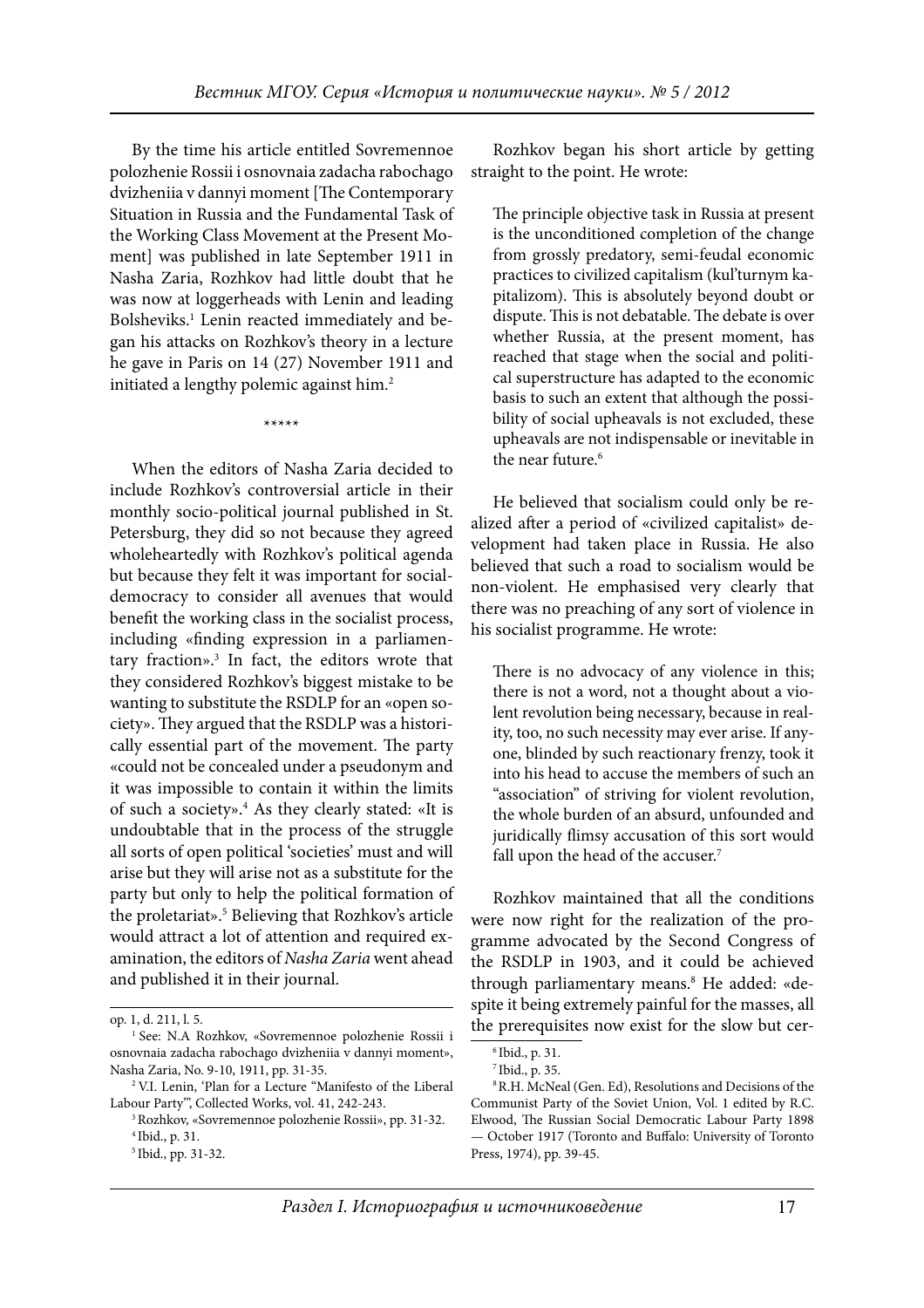tain advance of a bourgeois social and political system in Russia».<sup>1</sup>

Rozhkov's programme included the long-term aims of the public ownership of the means of production, a planned economy and the elimination of classes in society. More immediately, his programme called for the establishment of a proper democracy, based on universal, direct and equal suffrage by secret ballot, without discrimination on the basis of sex, religion or nationality. Rozhkov wanted to see the establishment of civil rights and freedoms, democratic local self-government, the eight-hour working day, state insurance for workers, factory legislation protecting the interests of workers, more land to peasants and the right to landownership.<sup>2</sup> This was a programme for the so-called «praktiki» (i.e. those Mensheviks who worked in legal labour organizations such as trade unions, co-operatives, educational establishments and cultural clubs).<sup>3</sup>

Generally speaking, although Mensheviks could not agree on the extent to which the RSDLP ought to be «liquidated», Rozhkov became convinced that «the workers must assume the task of exercising political hegemony in the struggle for a democratic regime».<sup>4</sup> By this he meant adhering to the hitherto generally accepted formulation proposed by Plekhanov in the days of the Emancipation of Labour Group: namely, Plekhanov's two-stage revolutionary theory, which asserted that a bourgeois revolution would be followed by a lengthy period of bourgeois rule.<sup>5</sup> Or, as Trotsky succinctly put it, Rozhkov believed that «the political hegemony of the proletariat must be preceded by the political hegemony of the bourgeoisie; a bourgeois democratic republic must serve as a long historical school for the proletariat».6 Rozhkov made it absolutely clear that, for him, the working class could only make

progress through parliamentary reforms. As he so authoritatively put it:

The objective conditions of the time, completing the transition to civilized capitalism, presuppose the possibility and even the necessity of an open and broad economic and political organization of the workers: the history of every capitalist country confirms this and demonstrates that only through the legal organization of workers is a civilized class struggle possible.7

Rozhkov even admitted that although what was in the offing was the «triumph of a quite moderate bourgeois 'progressism'», it was still more attractive to «the man in the street» than was the «spectre of smashed illusions».<sup>8</sup> In the end, he believed that «Even the most moderate variety of progressism would undoubtedly extend the all too narrow confines in which workers found themselves at present».<sup>9</sup>

Convinced that the impetus for social change came from the bourgeoisie – or, more specifically, from «the moderately progressive industrial and commercial bourgeoisie that will share power with the conservative rural bourgeoisie» – Rozhkov urged the working class to support and use the electoral system that had been established on 3 June 1907.10 In his opinion, the Russian State Duma, from that date on, had «the significance of the French Legislative Corps during the last years of the Second Empire, or that proportional mean between the German Reichstag and the Prussian Landtag that was characteristic of Prussia in the eighties of the nineteenth century».<sup>11</sup> In other words, he believed that the State Duma was now very important because «a civilized and planned struggle is inconceivable without an open and broad political organization»12. He added that without such an organization of the working class, «the struggle would inevitably assume an anarchistic character, harmful not only to the working class but to the civilized bourgeoi-

<sup>1</sup> Rozhkov, «Sovremennoe polozhenie Rossii», p. 33.

<sup>2</sup> Ibid., p. 35.

<sup>&</sup>lt;sup>3</sup> Ibid., p. 34. See also Z. Galili, The Menshevik Leaders in the Russian Revolution: Social Realities and Political Strategies (Studies of the Harriman Institute) (Princeton: Princeton University Press, 1992), pp. 32–4.

<sup>4</sup> Rozhkov, «Sovremennoe polozhenie Rossii», p. 34.

<sup>5</sup> S.H. Baron, Plekhanov in Russian History and Soviet Historiography (Pittsburgh: University of Pittsburgh Press, 1995), p. 116.

<sup>6</sup> Trotsky, 1905, p. 330.

<sup>7</sup> Rozhkov, «Sovremennoe polozhenie Rossii», p. 34.

<sup>8</sup> Ibid., p. 33.

<sup>9</sup> Ibid., p. 34.

<sup>10</sup> Ibid., p. 33.

 $\rm ^{11}$  Ibid.  $12$  Ibid.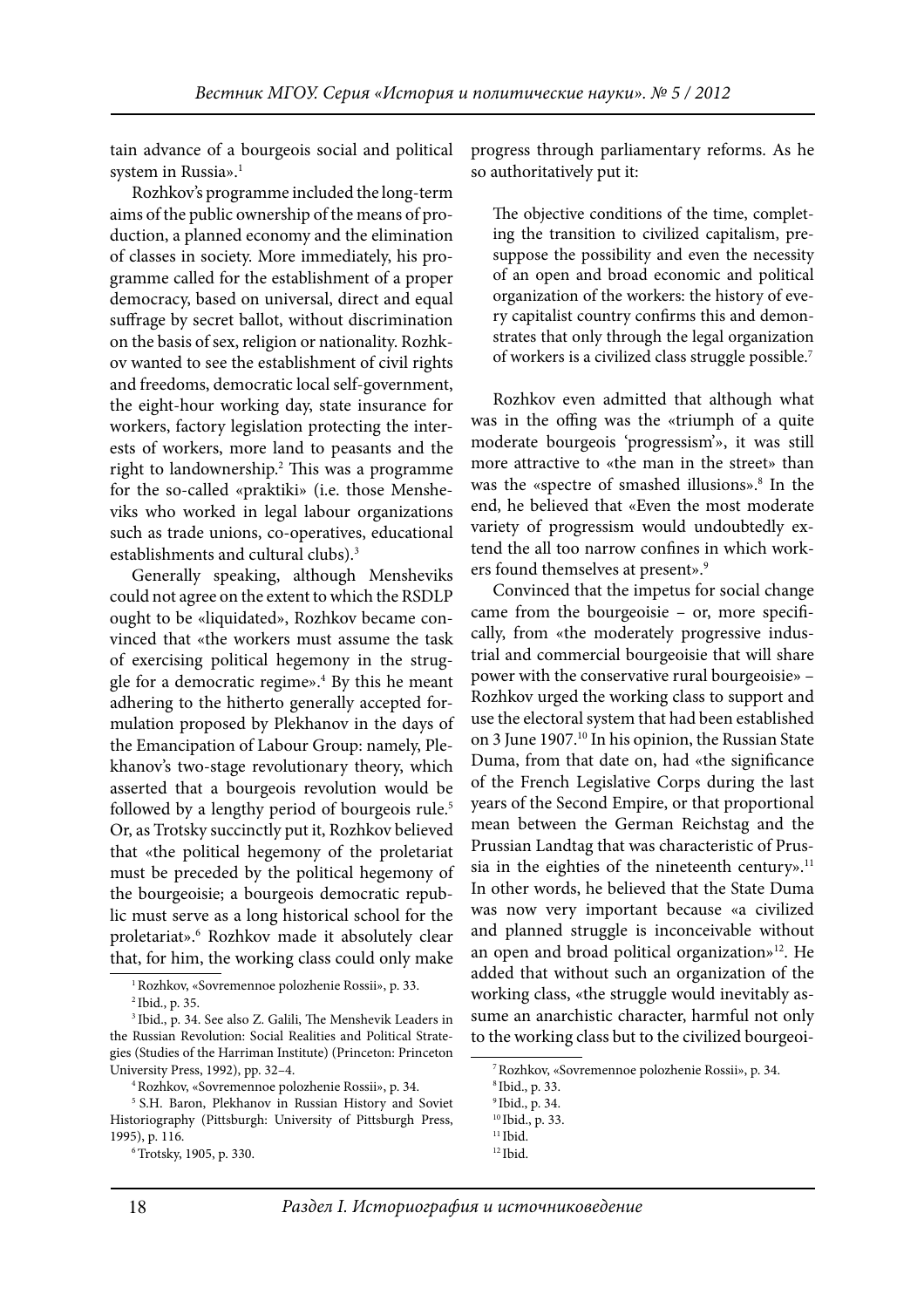sie as well»<sup>1</sup>. It was just how Rozhkov proposed to organize the working class that most concerned Lenin in his thorough scrutiny and rejection of what he labelled Rozhkov's «Liberal Labour Party Manifesto»<sup>2</sup>. Rozhkov proposed the creation of an organization called «Politicheskoe obshchestvo zashchity interesov rabochogo klassa» [«The Political Association for the Protection of the Interests of the Working Class»], its primary function was to educate and train members of the worker intelligentsia for participation in the running of all sorts of organizations, with the aim of influencing and eventually shaping parliamentary decisions that affected the working class.3 According to Rozhkov, this organization would also put up working-class candidates in all government elections.<sup>4</sup> In effect, what Rozhkov was proposing was an open Liquidationist party.

An outraged Lenin wasted no time in detailing his objections and criticisms in the legal Bolshevik newspaper Zvezda and Sotsial-Demokrat, the illegal newspaper and central organ of the RSDLP which Lenin used in his war of words against those who challenged Bolshevik policies, including liquidators.<sup>5</sup> In his inimitable polemical style, Lenin critically assessed all of Rozhkov's main points and concluded that Rozhkov was merely presenting a non-Marxist or liberal idea, which, he believed, was utopian<sup>6</sup>. In his zealous desire to obliterate his adversaries, Lenin reduced their arguments to basic logical equations that were then easy to label and describe. Using this literary device as a political weapon, Lenin claimed that Rozhkov's programme was little more than «a dirty threadbare liberal rag» that was «undoubtedly protecting the interests of the working class» but only «as conceived by the liberals in a liberal manner».7 Expressing his disdain

7 Ibid., pp. 322-4.

for Rozhkov's programme, Lenin asserted that his arguments were the product of «professorial distortions of Marxism», «philistinism», «parliamentary cretinism», «liberal complacency» and «liberal progressism»<sup>8</sup>.

Nevertheless, despite his complete rejection of Rozhkov's so-called «Liberal Labour Party Manifesto», to some extent Lenin managed to express the respect he had for Rozhkov as a professional historian and party intellectual and activist. Noting that Rozhkov was known for his tremendous energy and hardworking nature, Lenin acknowledged that he was «not a phrase-monger». Lenin knew Rozhkov as a «man of deeds», as a man who implemented policies and did everything that was necessary to have them realized.9 As Lenin put it:

R-kov begins at the very beginning and by consecutive stages arrives at the very end, as is to be expected of anyone who has any realization of the serious political responsibility he bears for his words and deeds. And it must be said in fairness to R-kov that from beginning to end he most consistently substitutes liberalism for Marxism<sup>10</sup>.

In fact, it was precisely because he was familiar with Rozhkov's single-minded determination and energetic ability to rally support that Lenin so relentlessly criticized Rozhkov's call to form an open organization aimed at realizing his political objectives.<sup>11</sup>

Knowing precisely that Rozhkov's political gaze faced westward, Lenin attacked the politics of the major parties in Britain, Germany and elsewhere that claimed to represent workingclass interests. As Lenin made it very clear:

It is immaterial that the programme of the association which R-kov wants to found provides for 'the establishment of a new society based on

<sup>&</sup>lt;sup>1</sup> Ibid.

<sup>2</sup> In fact, it also concerned the editorial board of Nasha zaria, which viewed Rozhkov's proposal to be something akin to an election campaign and disagreed with it.

<sup>3</sup> Rozhkov, «Sovremennoe polozhenie Rossii», p. 35.

<sup>4</sup> Ibid., p. 35.

<sup>5</sup> See: Zvezda, 3 December, 1911 and Sotsial-Demokrat, 8 (21) December, 1911. See also: Lenin, Collected Works, vol. 17, pp. 313-24, 354-359 and Vol.18, 17-21.

<sup>6</sup> V.I. Lenin, 'A Liberal Labour Party Manifesto' in Lenin, Collected Works, Vol. 17, p. 324.

<sup>8</sup> Ibid., passim.

<sup>9</sup> Ibid., 322.

<sup>10</sup> Ibid., pp. 313-314

<sup>&</sup>lt;sup>11</sup> Ibid., p. 313. He continued this line of reasoning in his article entitled 'From The Camp of the Stolypin "Labour" Party' in Lenin, Collected Works, Vol. 17, pp. 354–9. See also Lenin, 'Fundamental Problems of The Election Campaign' in Collected Works, vol. 17, p. 421; 'The Fourth Duma Election Campaign' in Collected Works, Vol. 18, p. 21; and 'The Illegal Party And Legal Work', in Collected Works, Vol. 18, p. 395.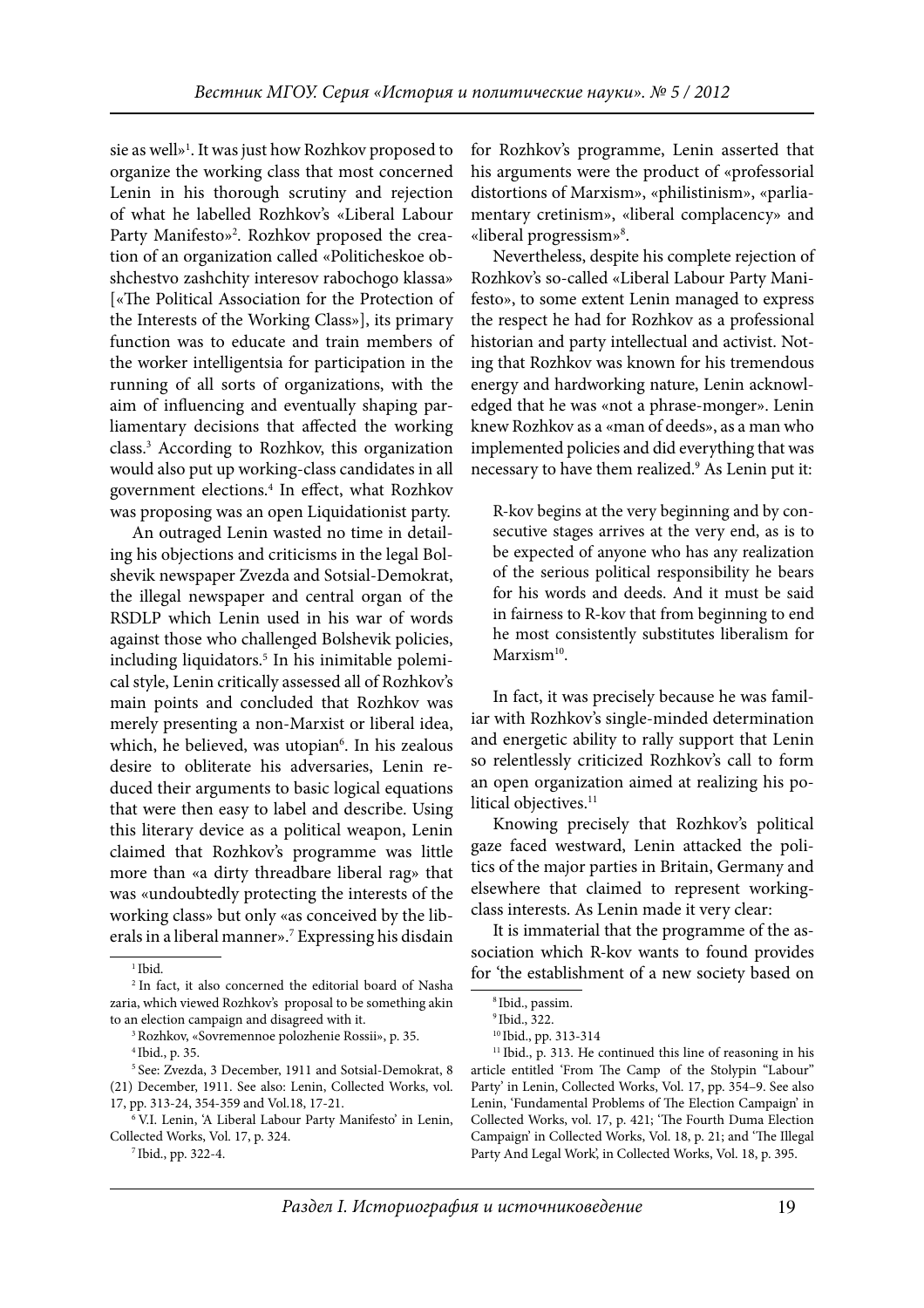the public ownership of the means of production', etc. Actually, the recognition of this great principle did not prevent a section of the German Social Democrats in the sixties from pursuing a 'royal-Prussian labour policy', nor does it prevent Ramsay MacDonald (leader of the British 'Independent Labour Party' – meaning independent of socialism) from pursuing a liberal labour policy.<sup>1</sup>

He added: «How is it possible to regard as other than utopian the suggested foundation of an open workers' association at a time when absolutely peaceful, tame, non-political trade unions are being suppressed?»2 Lenin concluded his article by ordering Rozhkov to remove his «professorial blinkers» because by doing so Rozhkov would realise that such «an association» as the one he wants to «put into effect» has already existed for two years in the form of the magazine Nasha Zaria «not as a collection of so much printed matter, but as an ideological group».<sup>3</sup> Accusing Rozhkov of having ceased being Marxist, Lenin wrote that the «association» for protecting the interests of the working class was simply a liberal idea.4

Less than a week after publishing his «A Liberal Labour Party Manifesto», Lenin produced another critical assessment of Rozhkov's ideas in an article entitled «From the Camp of the Stolypin 'Labour' Party».<sup>5</sup> In it, Lenin continued arguing that Rozhkov had substituted «Marxism» for «liberalism» or «Struveism» and that a «moderately progessive bourgeoisie» could not emerge gradually and steadily to assume power peacefully.6 «It is obvious», wrote Lenin, «that the 'powers that be' will never permit such an association ..... they will never agree to let it be 'put into effect'. Only blind liberals can fail to see this».<sup>7</sup> Lenin concludes his polemic by ironically pointing out that by being so forthright Rozhkov «will compel people to think about the ideological roots of liquidationism».<sup>8</sup>

Early in 1912, A. Martynov (A.S. Pikker) wrote a very interesting and insightful article entitled V. Il'in protiv N. R-kova i «Nasha Zaria» [V. Il'in' against N. R-kov and Nasha Zaria] in which he made the point that Lenin's «feuilleton A Liberal Labour Party Manifesto was the first experience of 'the usage of legal means' to square accounts with the 'internal enemy'».<sup>9</sup> The «internal enemy» was a reference, of course, to any group or individual that jeopardized the political programme that Lenin had for the RSDLP. In this case, it was a reference to the threat Lenin perceived liquidationism posed and, in particular, Rozhkov's liquidationism. Anticipating the Fourth Duma election campaign, Martynov added that Lenin's attack «was only the beginning; a real orgy of fractional war was to be expected in relation to the voters' campaign» and, comparing the Bolsheviks to Ivan the Terrible's oprichniki, declared that «these knights carrying 'brooms and dogs' heads'» already threatened to poison the entire social-democratic election campaign with its demagogy».<sup>10</sup> And, although there is no love lost between Martynov and Lenin, Martynov hardly defends Rozhkov against Lenin's criticisms. Instead, he repeatedly reminds the reader that, until very recently, Rozhkov was a Bolshevik who had been «educated in the political school of Lenin».<sup>11</sup>

Martynov accuses Lenin of hypocrisy and of being ignorant of the facts. He claimed that for years Lenin had argued that capitalism had developed in Russia, including in the countryside, but now he was more intent on showing that the village commune (obshchina) «had not moved forward».12 Martynov believed that Lenin had changed his mind about the nature of peasant reform and the degree of capitalist development that had taken place in the country. Martynov, like Rozhkov, maintained that capitalism would create a «ruraleconomic bourgeoisie» that would modernise the country and resolve the agrarian question. Naturally, Lenin did not believe that Russia's rural

<sup>1</sup> Lenin, «A Liberal Labour Party Manifesto», p. 322.

<sup>2</sup> Ibid., pp. 322-3.

<sup>3</sup> Ibid., p. 324.

<sup>4</sup> Ibid.

<sup>5</sup> Lenin, «From the Camp of the Stolypin 'Labour' Party» in Lenin, Collected Works, Vol. 17, pp. 354-359.

<sup>6</sup> Ibid., pp. 354-356.

<sup>7</sup> Ibid., p. 357.

<sup>8</sup> Ibid., pp. 358-359.

<sup>9</sup> A. Martynov, «V.Il'in' protiv' N. R-kova i Nasha Zaria», Nasha Zaria, No. 1-2, 1912, 19.

<sup>10</sup> Ibid.

<sup>11</sup> Ibid., pp. 14-16.

<sup>12</sup> Ibid. p. 15.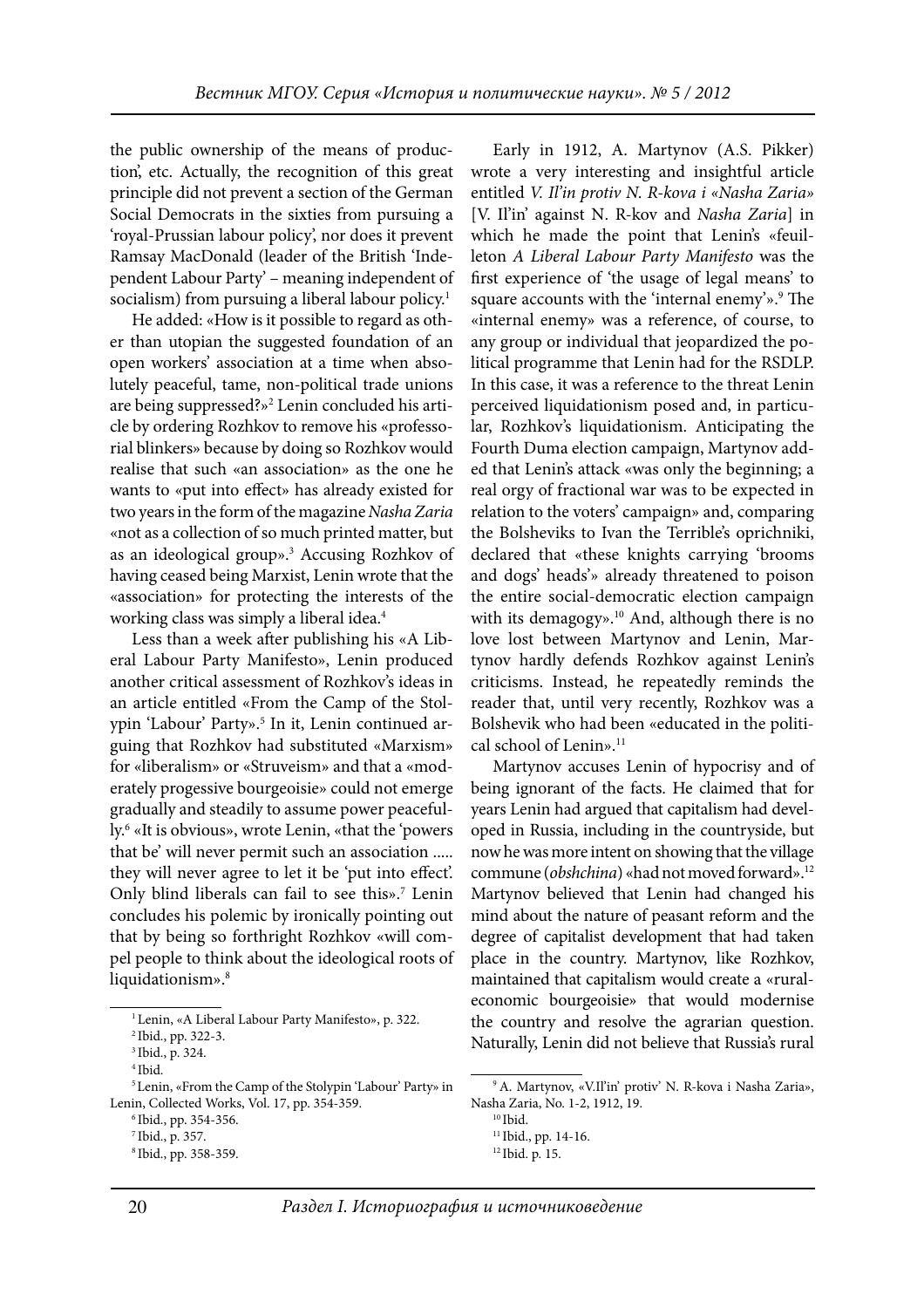economy could be addressed through «bourgeoisdemocratic reform». He believed that only a worker-peasant alliance could fix Russia's agricultural woes. As he had written elsewhere: «The question is clear. Either a bold call for a peasant revolution, even including a republic, and the thorough ideological and organisational preparation of such a revolution in alliance with the proletariat. Or useless whining, political and ideological impotence in face of the Stolypin-landlord-Octobrist attack on the village commune».<sup>1</sup>

Martynov quoted Rozhkov who pointed out that during periods of «reaction» new social forces mature. In the case of Russia: «The majority of our big landowners — nobles and commoners — who are represented in the Duma by the Nationalists and the Right Octobrists, are gradually and steadily being converted into an agricultural bourgeoisie».<sup>2</sup> Rozhkov believed that the country's agricultural problems would be solved if the feudal obshchina system that still existed were totally destroyed and replaced by «completely free and diverse land relations».<sup>3</sup> In other words, he wanted capitalism, albeit «civilized capitalism» to be allowed to flourish and the rural economy of Russia to be reorganised on bourgeois-democratic lines. While Rozhkov did not advocate the violent destruction of the obshchina (village commune) that the Stolypin reforms brought about, especially after the laws enacted on 14 June 1910, he did not want to preserve this backward agricultural system<sup>4</sup>. As a positive example «of flexibility (gibkost') in communal land (obshchinno-pozemel'nykh) relations» Rozhkov cited west and south Germany where the development of civilized capitalism changed the form of communal landownership.

Rozhkov contended that as capitalism changed from being «crudely predatory» to

«civilized», the new landowners would behave less like landed nobility and more like liberal bourgeoisie, joining their urban industrial counterparts in their efforts to secure their interests through democratic parliamentary reforms. Expressed in terms of the politics of its day, he believed that support for right-wing nationalist politicians like V.M. Purishkevich and N.E. Markov (Markov The Second) would diminish in favour of more moderate liberal politicians who supported agrarian reforms. Rozhkov wrote:

Take the representatives of our big landowning class. Not so long ago the bulk of them were real serf-owners (krepostniki), typical landed aristocracy (dvoriane-pomeshchik). Now a few of these last Mohicans remain. They are a small cluster still grouped around Messieurs Purishkevich and Markov II and powerlessly spluttering the venom of despair. «Right-wing» organisations are fading away and collapsing with each day, the consultative zemskii sobor, which was once the ideal of the liberals of the 1880s, is at present the object of ardent longings of extreme reactionaries; no more than a senseless dream, unrealizable as a result of its own reactionary character (reaktsionnost'). Old serf-owners can either reorganise their economy the bourgeois way or they can liquidate, perhaps more profitably, their landownership. They even often do the latter because of the inability to do the first; Gentry and Peasant banks diligently help them in this matter<sup>5</sup>.

Lenin, of course, dismissed Rozhkov's argument as «boundless liberal self-delusion» again calling it a «typically 'professorial' distortion of Marxism»<sup>6</sup>.

Martynov's assessment of Rozhkov's analysis, in many regards, is intriguing to say the least. He is critical of Rozhkov because essentially he still regards him as being a Bolshevik. Although Martynov declares that «much water has flowed under the bridge in Russia since the first time the Bolshevik direction emerged in our Marxism» [italics are mine], he has very little to say

<sup>1</sup> Lenin, «Novaia agrarnaia politika», Collected Works, Vol. 16, p. 425.

<sup>2</sup> Martynov, «V.Il'in' protiv' N. R-kova i Nasha Zaria», p. 15.

<sup>3</sup> See: N. Rozhkov, «Shag nazad», Obskaia zhizn', 1911, 6 November as cited in Borisova, «Obshchestvenno-politicheskaia, zhurnalistskaia i nauchnaia deiatel'nost' N.A. Rozhkova», p. 102.

<sup>&</sup>lt;sup>4</sup> On this point, he specifically distanced himself from «Narodniki of various shades». See: N. R-kov, «Ukrepliaetsia li obshcina», Mysl', 1911, March No. 4, p. 43.

<sup>5</sup> Rozhkov, «Sovremennoe polozhenie Rossii», p. 32.

<sup>6</sup> Lenin, «Manifest liberal'noi rabochei partii», Collected Works, Vol. 20, p. 401.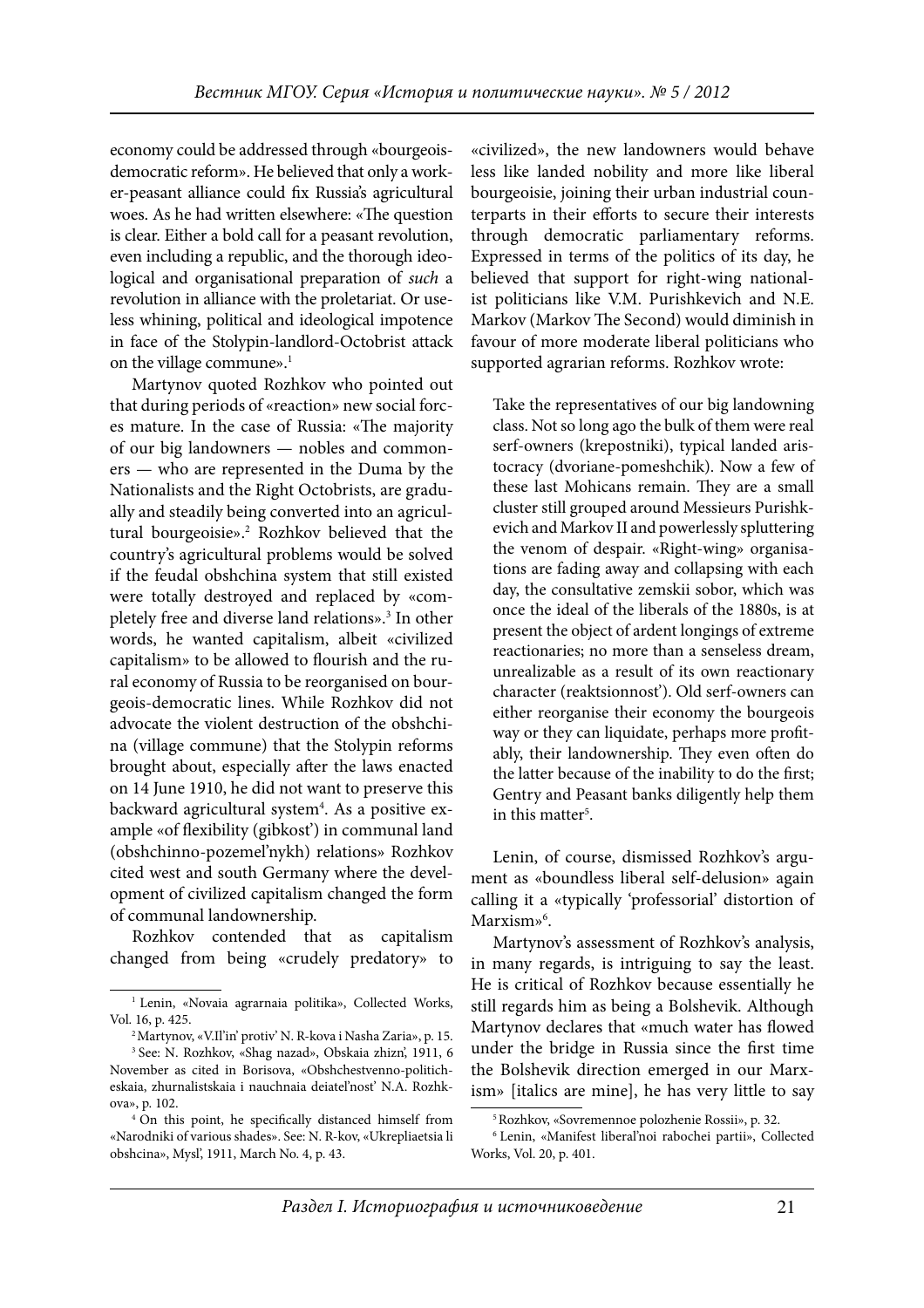that is favourable about Lenin or his followers.<sup>1</sup> He suggests that Lenin is responsible for leading Rozhkov politically down the «wrong road» and for «bewildering his credulous readers».<sup>2</sup> After all, speaking metaphorically, Martynov claimed that Lenin changed his political costume according to the season and even enjoyed «to swank about in the costume of his enemy pretending it was his own»<sup>3</sup>. This, he quickly added, is how Lenin essentially remained «a very, truly Russian Shveitser; more embittered, more hottempered, more unscrupulous in his ways and thereby making sectarian labour policy a historical anachronism»4 . As far as Martynov was concerned, there was now less need for the «revolutionary adventurism» that came from Bolshevik and Socialist Revolutionary «spontaneity» because the labour movement had made enough progress in Western Europe to bring about parliamentary reforms and the introduction of laws to protect workers<sup>5</sup>. Martynov believed that the «latest literary statement of the prominent Bolshevik N. R-kov is a clear symptom of the crisis in Bolshevism» and although Rozhkov would be «sincerely welcomed» by the Mensheviks, he needs to «free himself from V. Il'in's embrace»<sup>6</sup>.

Martynov's criticism of Lenin's attack on Rozhkov attests to the unique position in which Rozhkov found himself and helps explain why he was never completely comfortable with either the label of Bolshevik or Menshevik. About four months after Martynov's article, the editorial board of Nasha Zaria afforded Rozhkov the right to reply to Lenin's criticisms because Rozhkov was unable to publish his reply anywhere including newspapers like Zvezda and literary monthly magazines like Prosveshchenie [Education]<sup>7</sup>. Rozhkov wrote: «I was obliged to object on two fronts. In its clearest form, the plan being pro-

<sup>4</sup> Ibid. The reference here to Schweitzer is to Jean Baptista Schweitzer (1833-1875), the leader of the General Workingmen's Union of Germany (Lassalleans) after Ferdinand Lassalle's death in 1864.

5 Ibid.

posed by me is distinct from the tactical and organisational line which seems the sole salvation for V. Il'in and his like-minded people and is distinct also from the position taken by the editorial board and the collaborators of Nasha Zaria»<sup>8</sup>. It is worthwhile remembering that although Rozhkov recognised Lenin's influence in the RSDLP, especially among Bolsheviks, he treated Lenin like any major figure of any political group and Lenin, in turn, defended his views like someone who believed his standing was under attack. As Rozhkov confidently rebuked: «Enough Vl. Il'in, you are either joking or fooling people, speculating on their unconditional worshipping of your authority»<sup>9</sup>.

Rozhkov's article entitled Na Dva Fronta [On Two Fronts] is an extraordinary document no matter how it is viewed. The language Rozhkov uses in it and the self-assured manner with which he counters Lenin's arguments and criticisms are rarely, if anywhere, found in any other documents. Rozhkov regarded himself a viable alternative leader who was putting forward a political programme that differed from the programmes offered by Lenin and his Bolshevik followers and Martov, Martynov and their Menshevik supporters.

Rozhkov wrote that Lenin tried to intimidate him by labelling him all sorts of things and portraying him as some kind of «red monster» who would not have the courage or tenacity to reply, especially given that publications like Zvezda and Mysl' [Thought] would not print his articles.<sup>10</sup> However, Rozhkov was once again allowed to reply in Nasha Zaria and he made it very clear that he believed only a minority of workers and participants in the labour movement would be too frightened to hear his objections. Rozhkov then proceeds to counter Lenin's arguments attacking not only his evidence but his reasoning. Using the same historical references and logic as Lenin, Rozhkov confidently and coherently defended his ideas.<sup>11</sup> His major points can be summarised as follows:

<sup>1</sup> Martynov, «V.Il'in' protiv' N. R-kova i Nasha Zaria», p. 17. 2 Ibid.

<sup>3</sup> Ibid.

<sup>6</sup> Ibid., pp. 17-18.

<sup>7</sup> N. Rozhkov, «Na dva fronta», Nasha zaria, 1912, No. 5, 28

<sup>8</sup> Ibid. 9 Ibid.

<sup>&</sup>lt;sup>10</sup> Ibid.  $11$  Ibid.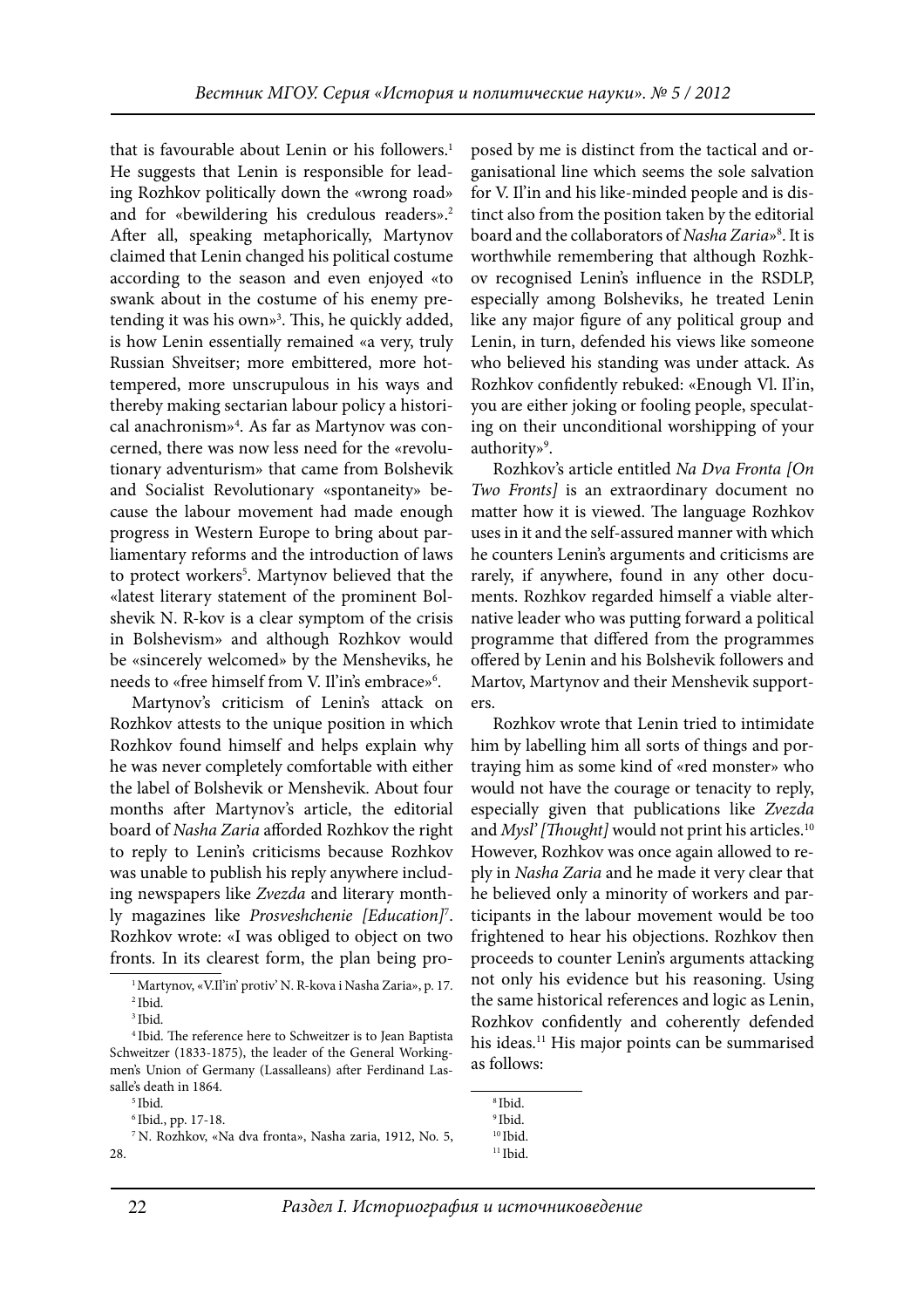1. That he always recognised the hegemony of the working class in the struggle for a democratic society and this is not inconsistent with believing that a democratic society can be achieved more quickly and less painfully if civilised capitalism is allowed to flourish in Russia;<sup>1</sup>

2. Unlike Lenin who thought politicians like V.M. Purishkevich and N.E. Markov (Markov The Second) were «the masters of the situation». Rozhkov argued that the Nationalists with the Octobrists and the Progressists with the Kadets had control of the political situation;<sup>2</sup>

3. He was aware of the notion of the «complexity of adaptation» and that is why he did not rule out «the spasmodic nature» [skachkoobraznost'] of uprisings but he maintained that a compromise between the proletariat and the peasants with the bourgeoisie was inevitable. The only issue that needed consideration was the kind of compromise that it would be;<sup>3</sup>

4. That Lenin's comparison of the Third Duma with Louis XVIII's so-called Chambre Introuvable was imprecise. Rozhkov preferred comparing Russia at the time to France of the 1860s and Germany of the 1880s and dismissed completely Lenin's assertion that there was no «open and broad» political organisation in existence in Germany between 1878 and 1890. In Rozhkov's opinion, the opposite was true and the Russia of his day would have been breathing with relief if it had the open and broad political organisation that existed during the 1880s in Germany;<sup>4</sup>

5. Rozhkov's plan for an open political association of workers was not «utopian» or «non serious» as described by Lenin. Rozhkov proposed a «propaganda campaign among the masses» which, over time, would give rise to a groundswell of people demanding a democratic society. At the time he was writing, Rozhkov believed that such a thought was more realistic than imagining the same population acquiring the «energy», from predominantly a depleted and weak Bolshevik underground organisation, to bring about a revolution sometime in the near future.<sup>5</sup>

Rozhkov concluded his article by providing one of the most interesting and clearest statements about liquidationism that can be found in any of the literature which discusses the concept. He felt he had to clarify the uniqueness of his interpretation of liquidationism given Lenin's criticism which compared him to Y. Larin, a pseudonym used by M.Z. Lur'e (1882-1932), whom Lenin also targeted as a «Menshevik Liquidator». Lenin asserted that:

liquidationism will be smothered by R-kov's ardent embrace just as the labour congress was smothered by Y. Larin's ardent embrace. Y. Larin perpetrated that bloodless murder by the simple device of writing a pamphlet, after which people, primarily out of fear of the embarrassment involved, began to be wary of defending the idea of a labour congress. After the new «manifesto» of liquidationism published by R-kov in Nasha Zarya, people, primarily out of fear of the embarrassment involved, will begin to be wary of defending the idea of an open liquidationist party.<sup>6</sup>

Rozhkov responded by stating that liquidationism was a heterogeneous and complicated phenomenon characterised by several distinct elements which unfortunately are not all well understood or precisely defined. He proceeds to identify the main ways in which liquidationism has been interpreted. He attributed the first interpretation to B.O. Bogdanov (1884-1960) and claimed that although he wanted to form a really open and public labour party, initially he proposed «to broaden only the base of existing workers' organisations to prepare cadres for the future party».7 Rozhkov argued that essentially «political action, so urgently necessary, is substituted for political propaganda» and, while propaganda is important in the overall plan, «it is inadmissible to substitute a political party for a society of propaganda».8 Rozhkov argued that such a way of going about building an open polit-

<sup>&</sup>lt;sup>1</sup> Ibid.

<sup>2</sup> Ibid., p. 29.

<sup>3</sup> Ibid. 4 Ibid., p. 30

<sup>5</sup> Ibid.

<sup>6</sup> Lenin, «A Liberal Labour Party Manifesto», pp. 323-324.

<sup>7</sup> Rozhkov, «Na dva fronta», p. 31.

<sup>8</sup> Ibid.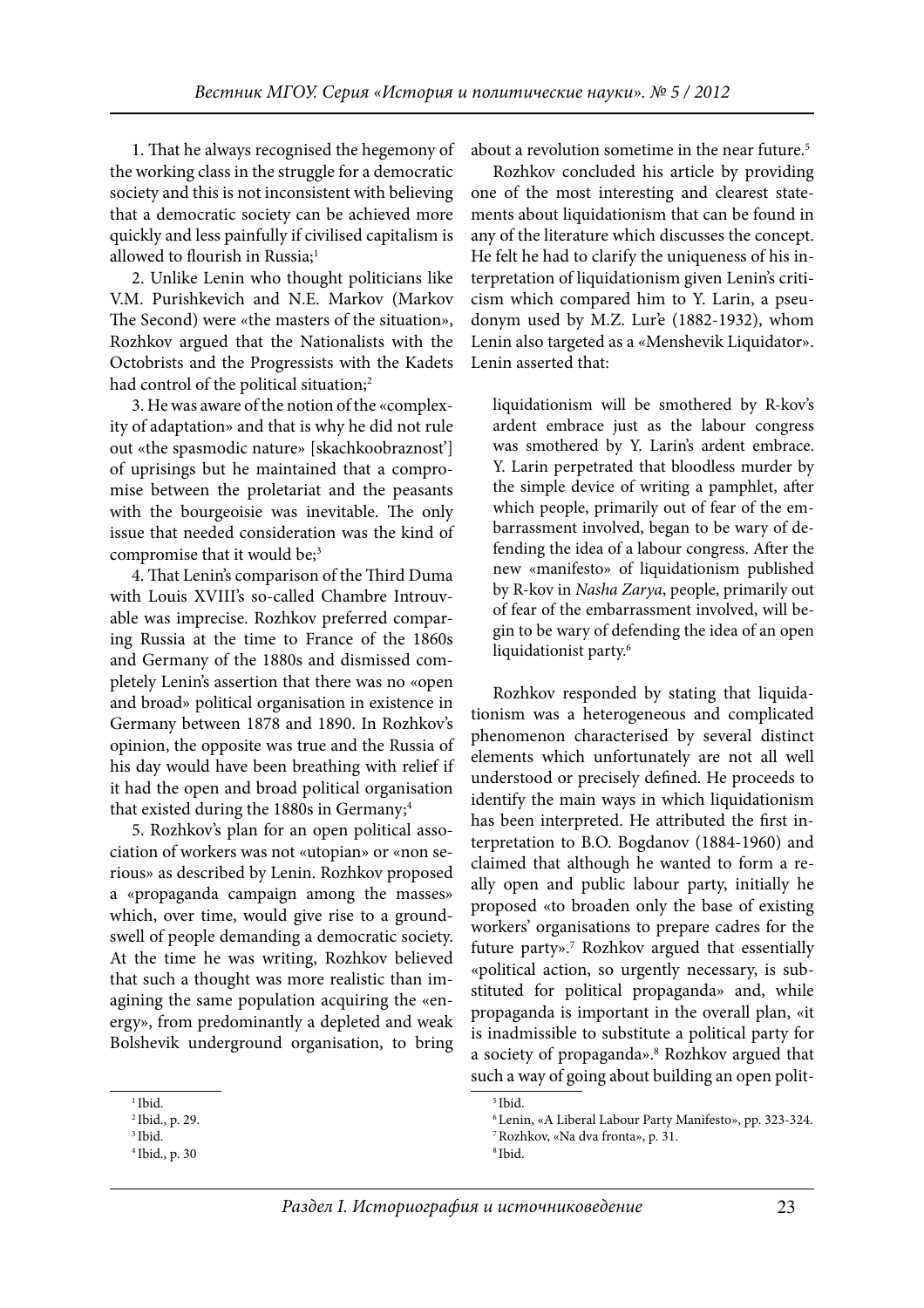ical party to bring about the society of the future «is the longest, slowest and most painful way for the working class».<sup>1</sup>

Rozhkov identified the so-called «Larin-Akselrod organisational plan» as the second major interpretation of liquidationism. However, as far as Rozhkov was concerned, this approach too did not meet his criterion of «the shortest and easiest path» to a democratic society. In his opinion, the Larin-Akselrod plan had in mind to unite workers who possessed varying degrees of classconsciousness and different class interests into a broad labour party. In a nutshell, Rozhkov argued that such an approach would produce «a blurred, formless, ideologically-fluctuating organisation» when what was needed was «an organisation of a political labour party, consciously and firmly standing on the ground of the classical struggle of the proletariat fighting for its own interests».<sup>2</sup> He argued that the editors of Nasha Zaria, like the Larin-Akselrod political plan, expressed a view which clearly lacked what he proposed, namely, «a struggle for an open party sustained on principle».<sup>3</sup> He added that this difference between them was «extremely profound» and there could be no mistaking this difference.<sup>4</sup>

To make it absolutely clear that he was not following any of the main currents of liquidationism but rather putting forward his own political viewpoint, Rozhkov made the following significant statement:

The main nucleus [iadro] of so-called liquidationism, represented by Martynov and Dan, remains for me elusive and mysterious. I cannot understand what it is they want because as Plekhanov has fairly observed, Martov, Dan and their adherents [edinomyshlenniki] have proposed absolutely nothing concrete. It goes without saying that such elusiveness and vagueness cannot be viewed any other way except negatively. It is as though they were undecided and were just marking time. I do not know a worst possible position for politicians to find themselves.<sup>5</sup>

Determined to declare his «basic practical proposal», Rozhkov reiterated the course of action he wanted to undertake and advance. His main points can be listed as follows:

• a propaganda campaign among the working masses to form an open, broad political organisation;

• a constant struggle to make sure that the concept of an open, broad political organisation is discussed in the press, at specialist labour meetings and gatherings, for example, union gatherings;

• a petition campaign;

• requesting inquiries and presenting bills in the Duma;

• presenting declarations and information about the establishment of political labour organisations in work places and workers' venues;

• the establishment of political labour organisations even if they are denied registration.

Other forms of action will be implemented as an open labour movement develops.6

As a separate point, Rozhkov stressed the importance that «the programme and tactics of the proposed political labour organisation must have a tight ideological connection with the programme and tactics of the international labour movement and, consequently, with Russia's past labour movement».7 However, he attached a very poignant caveat to the concept of the internationalisation of Russia's labour movement which was that the idea of «the inevitability of sharp shocks should no longer be at the forefront of the movement's thinking because circumstances have changed».<sup>8</sup> Rozhkov believed that it was «reasonable and even necessary to reject direct organisational succession».9 In other words, at that particular point in time he did not believe the Russian working masses were ready to take control of the government.

Rozhkov concluded his article by denying he was a so-called liquidator. He wrote:

I do not want to liquidate or renounce anything. The ideological legacy is entirely preserved. I

<sup>&</sup>lt;sup>1</sup> Ibid.

<sup>2</sup> Ibid.

<sup>3</sup> Ibid.

<sup>4</sup> Ibid. 5 Ibid., pp. 31-32.

<sup>6</sup> Ibid., p. 32.

<sup>7</sup> Ibid.

<sup>8</sup> Ibid.  $9$  Ibid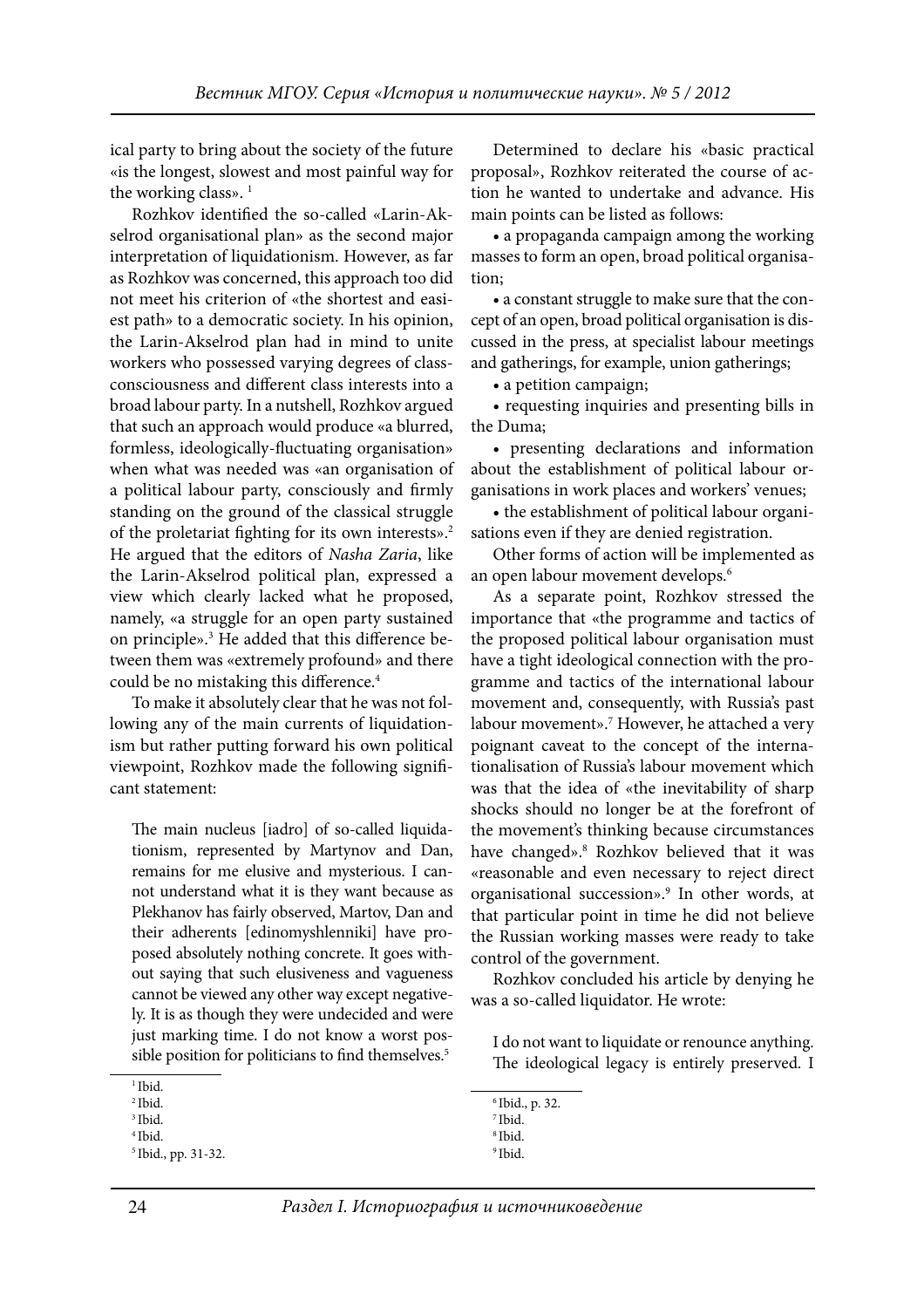only propose to build a new organisational legacy, one flowing naturally from the entire position of things and which is the shortest and best way of defending the interests of the working class given contemporary conditions.<sup>1</sup>

He also appealed to readers to make up their own minds as to whether Lenin (Vl. Il'in) was right to portray him as «some sort of liberal bugbear [pugalo], like the devil which Gogol's blacksmith Vakula painted on the wall of the village church and with which mothers frightened their children saying: 'Look what a poophead has been painted!'».2 Of course, Rozhkov declared that the unbiased reader will come to the conclusion that «The devil in not as black as he is painted», that is, that he was not the person Lenin decried him to be. Furthermore, Rozhkov also declared that Martynov was also wrong for calling him «an apologetic Bolshevik» [kaiushchiisia Bol'shevik] in Nasha Zaria. As far as he was concerned, he was not apologising for anything. As he proclaimed:

The fact of the matter is that I have nothing to repent. I have not changed, circumstances have changed. And, had circumstances developed like this earlier, then the tactical and organisational line accordingly would also have been  $d$ ifferent. $3$ 

It was no coincidence that straight after Rozhkov's piece the editors of Nasha Zaria published Martov's significantly longer article entitled «O tom, kak mozhno byt' nepravym na oba fronta» [How it is possible to be wrong on both fronts] which scutinized Rozhkov's arguments.<sup>4</sup> Reading Martov's article, it is hard to imagine that it was written only a few months after the RSDLP Conference in Prague and a few months before the August bloc of Mensheviks was formed.<sup>5</sup>

Written at a time when Menshevism was increasingly losing ground to Leninism, Martov's article helps us better understand the complex set of circumstances that saw key figures in the RSDLP, himself included, effectively being emasculated and Menshevism being politically outplayed by Lenin and his Bolshevik followers.<sup>6</sup>

Unlike Lenin, Martov did not reject liquidationism. He believed in a broad, democratic, multi-sided party where there was a place for illegal party organisations. However, illegal work should always play a support role to the more important work of legal organisations.7 As far as Martov was concerned, a major tactic for the Social Democrats was to form an alliance with the Kadets.8 Relying on a strong base of class-conscious workers, he believed bourgeois progressives could «play an effective role in opposing the tsarist regime».<sup>9</sup> Sadly for Martov, the truth is that his theoretically level-headed position was too accommodating of views that obviously were never going to coexist peacefully. Despite half-hearted attempts at reconciliation, Lenin was never going to abandon his revolutionary theory to embrace Martov's call for equality of rights between legal and illegal party work.<sup>10</sup> In reality, Martov's belief in conciliation meant that he could not wage an all-out struggle with the Bolsheviks; he could not support the «praktiki» because they were «dead set against any co-operation with the Bolshevik underground committees»<sup>11</sup>; and he supported liquidators who he defined as «Marxists who thought in a European way» because they were «trying to use the constitutional alien elements in the body of the Russian state organism as their arena of operation».<sup>12</sup> It is very hard to see

<sup>&</sup>lt;sup>1</sup> Ibid.

<sup>&</sup>lt;sup>2</sup> Ibid. In Gogol's story «The Night Before Christmas», the fightened children said: «smotri, iaka kaka namalevana». $^3$ Ibid., p. 32.

<sup>4</sup> L. Martov, «O tom, kak mozhno byt' nepravym na oba fronta», Nasha Zaria, No. 5, 1912, pp. 33-42.

<sup>5</sup> I. Getzler, Martov: A Political Biography of a Russian Social Democrat (Melbourne: Melbourne University Press, 1967), p. 134.

<sup>6</sup> Ibid., pp. 134-137.

<sup>7</sup> See Martov, «O likvidatorstve», Golos sotsialdemokrata, Nos 16-17, August-September, 1909. Cited in Getzler, Martov, p. 125.

<sup>8</sup> Martov, «O tom, kak mozhno byt' nepravym», p. 33.

<sup>&</sup>lt;sup>9</sup> A. Ascher, ed., The Mensheviks in the Russian Revolution (London: Thames and Hudson, 1976), p. 21. See also: Martov letter to P.B. Aksel'rod dated 26 June 1907 in F. Dan, B.I. Nicolaevsky and L. Tsederbaum-Dan (eds), Pis'ma P.B. Aksel'roda i Iu.O. Martova, 1901-1916 (Berlin: Russisches Revolutionsarchiv, 1924), p. 163.

<sup>10</sup> Lenin, Collected Works, vol. 16, p. 158. See also: Getzler, Martov, p. 128.

<sup>&</sup>lt;sup>11</sup> Getzler, Martov, p. 133.

<sup>12</sup> Ibid., p125.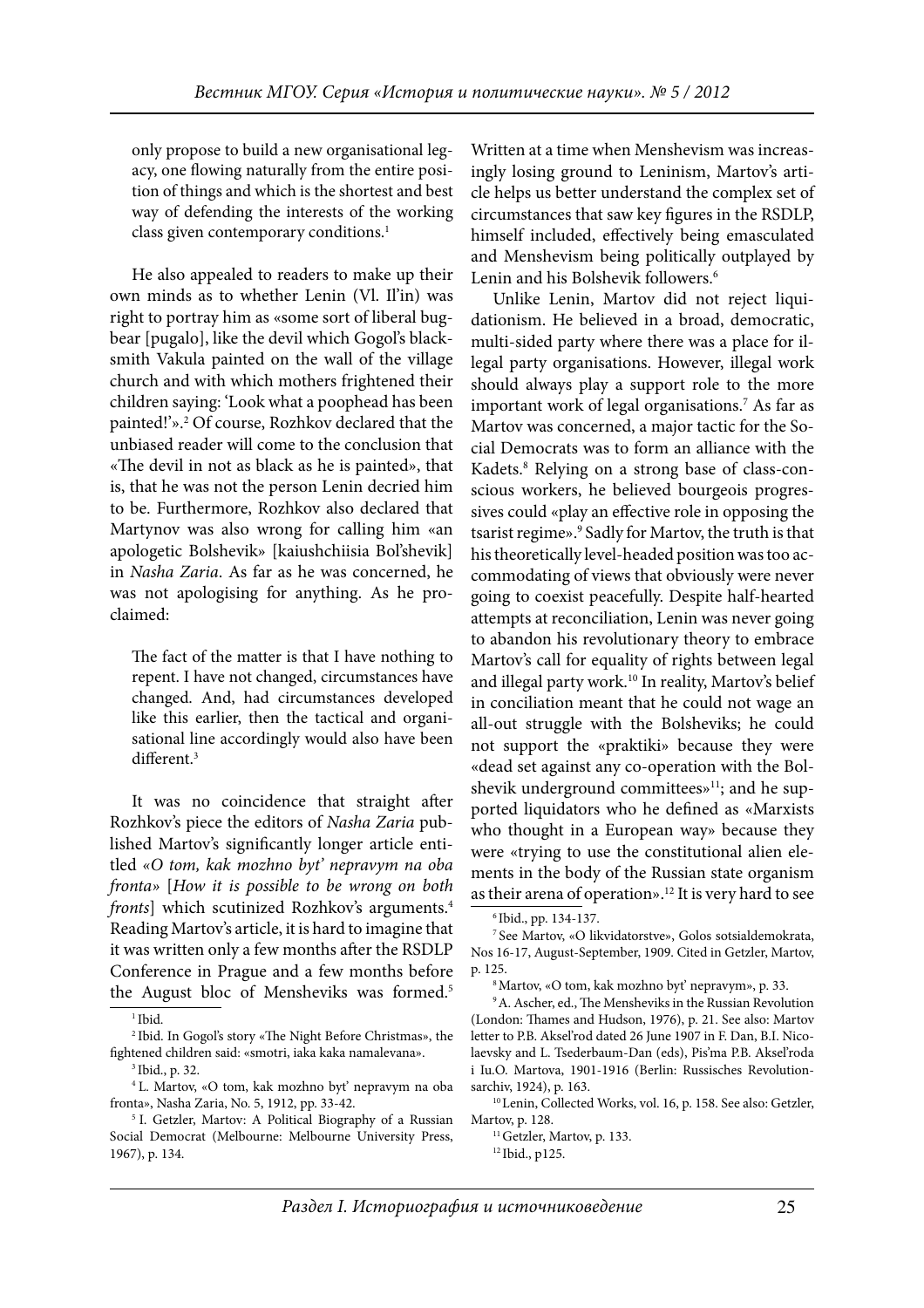Martov's conciliatory approach as anything other than politically ambiguous or even contradictory and this comes across quite clearly in his criticism of Rozhkov.

It would seem that Rozhkov's biggest mistake, according to critics like Martov and his followers, was that he wanted to form a new movement which would detract from the RSDLP and especially the Menshevik wing within the party. Despite having so much in common, Martov attacked Rozhkov for being ambiguous and unrealistic. It is worth spotlighting some of Martov's major criticisms of Rozhkov. Like Lenin, Martov pointed out that Rozhkov could not realistically expect to legalise his «Political Association For The Protection Of The Interests Of The Working Class» at a time when it was impossible even to register any organisation that was not approved by the new Tsarist government.<sup>1</sup> Unlike Lenin, Martov criticised, in quite some detail, Rozhkov's views on the role the peasants would play in bringing down the old order. Banking on the theory that the middle class would «become more radical» and eventually abolish the feudal latifundia which characterised the serf economy that still existed, Martov criticises Rozhkov for believing in what Lenin called the «Prussian path» of bourgeois development.2

Martov argued that Rozhkov «was convinced of the fundamental Bolshevik schema» that feudal landlord economy over a long period of time evolves into bourgeois landlord economy.<sup>3</sup> In fact, Martov believed that Rozhkov had a «deeper need for an economic explanation of social development perspectives than Il'in» (Lenin) which is why Rozhkov spent so much time examining capitalisation in Russia's rural economy.<sup>4</sup> According to Martov, whereas Rozhkov spoke about the «'bourgeoisification' of the country and the blunting of the contradiction between peasant and bourgeois society by means of a 'revolution from above'», Lenin was content to talk about the «flabbiness», «half-heartedness» and «psychological qualities»

of the Russian bourgeoisie.<sup>5</sup> Despite the apparent differences of opinion, Martov still declared that «the practical basis on which Rozhkov builds his views is narrow and therefore unstable».<sup>6</sup>

Given the constraints of this article, it is impossible to analyse all of Martov's statements in any detail. However, in responding to Rozhkov's political views and attempting to show how they differed to his own views, Martov reveals the complex situation in which he found himself and how difficult it was, generally speaking, for Menshevism to combat Lenin's straightforward invective about liquidationism. In dealing with Rozhkov's views alone, Martov is unable to state his views simply and clearly. The reader is confounded by Martov's conciliatory and seemingly contradictory remarks. His conclusion is worth quoting in full to illustrate this point.

If R-kov is proposing to us the well established slogan of a struggle for an open labour party to realise in that struggle essentially the legalisation of a social-democratic, political labour association, we, «liquidators», do not go along with him on this because, at the current stage of the decay of the counter-revolutionary regime, there are still no preconditions for the functioning of such an association-party within the framework of this regime and its existence, at best, would only be achieved at the cost not only of a formal but a real narrowing of objectives and a distortion of the methods of struggle «which take cover behind a pseudonym» for the party.

If R-kov is not posing a utopian or opportunistic objective to accommodate all social-democracy and everything in the practice of socialdemocracy within the framework of a legalised association conceivable in the immediate period but, rather, is proposing to widen the struggle being led by workers for an open display of class movement, in the struggle for the legalisation or for the definite assumption of political societies, then we are entirely with him, and we consider this struggle not only useful for the cause of the political education of the working class; not only something which can result in certain immediate success, but also as leading to the most reli-

<sup>1</sup> Martov, «O tom, kak mozhno byt' nepravym», p. 41.

<sup>&</sup>lt;sup>2</sup> Lenin, «The Agrarian Programme of Social-Democracy in the First Russian Revolution, 1905-1907, Collected Works, Vol. 13, p. 239.

<sup>3</sup> Martov, «O tom, kak mozhno byt' nepravym», pp. 33-34. 4 Ibid., p. 34.

<sup>5</sup> Ibid., pp. 34-36.

<sup>6</sup> Ibid., p. 36.